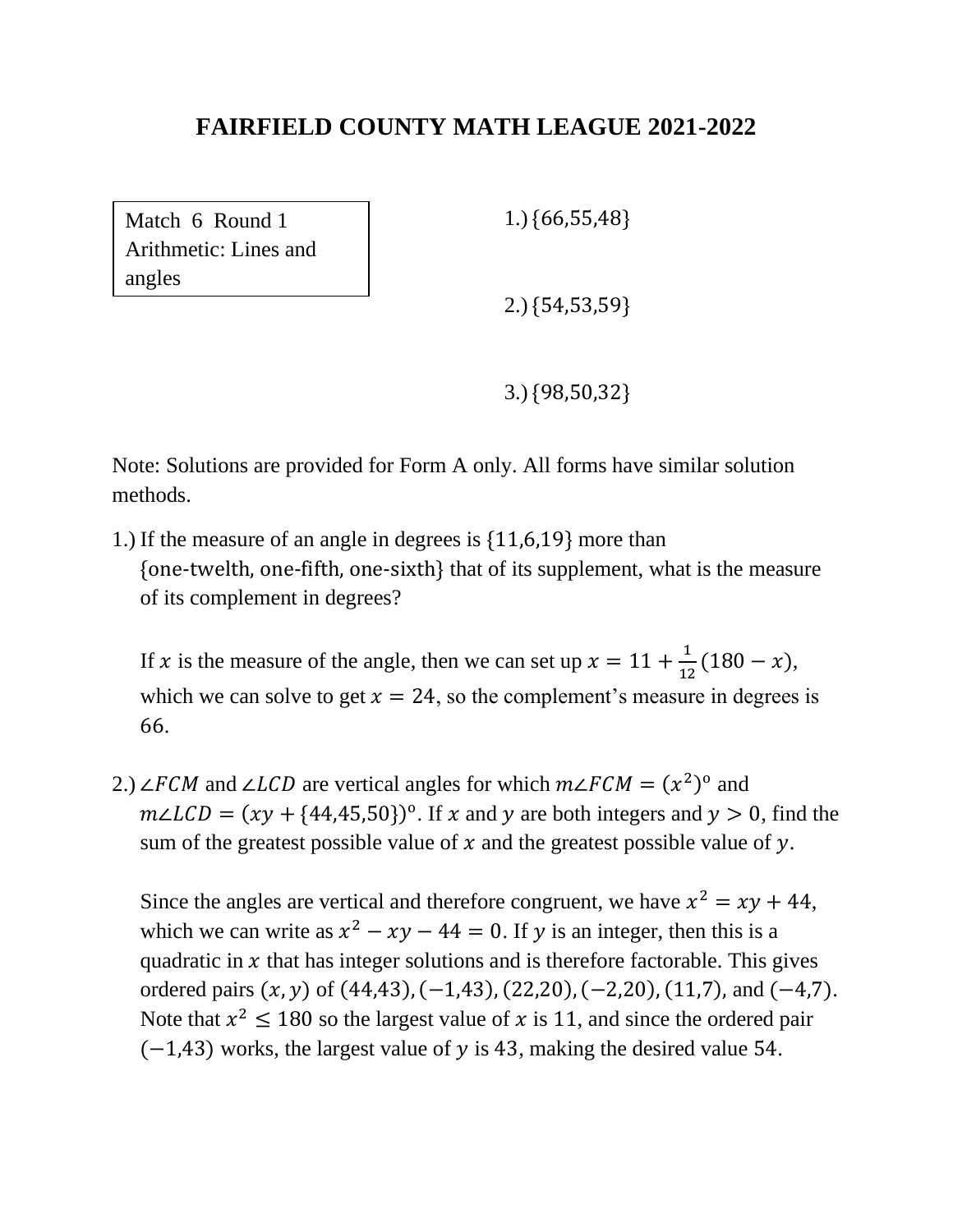3.) Line *m* has equation  $5x - 3y = \{42, 30, 24\}$ . Line *n* has equation  $5x - 3y = K$ and is exactly  $\{7,5,4\}$  units from line m. Find the product of all possible values of  $K$ .

Consult the diagram showing the two lines and two triangles drawn in. Note that  $\triangle AED \sim \triangle CBA$ ,  $AB = 3$ ,  $BC = 5$ ,  $ED =$ 7,  $AC = \sqrt{34}$ , the coordinates of point D are (0, -14) and the coordinates of point *A* are  $\left(0, -\frac{K}{2}\right)$  $\left(\frac{K}{3}\right)$ . We know that  $\frac{AB}{AC} = \frac{DE}{AD}$  $\frac{DE}{AD}$ , so 3  $\frac{3}{\sqrt{34}} = \frac{7}{-14}$  $-14+\frac{K}{3}$ 3 , or  $-42 + K = 7\sqrt{34}$ , so  $K = 42 + 7\sqrt{34}$ . We



can see that the other possibility is  $K = 42 - 7\sqrt{34}$ , so the product is  $42^2 - 34(7^2) = 98$ .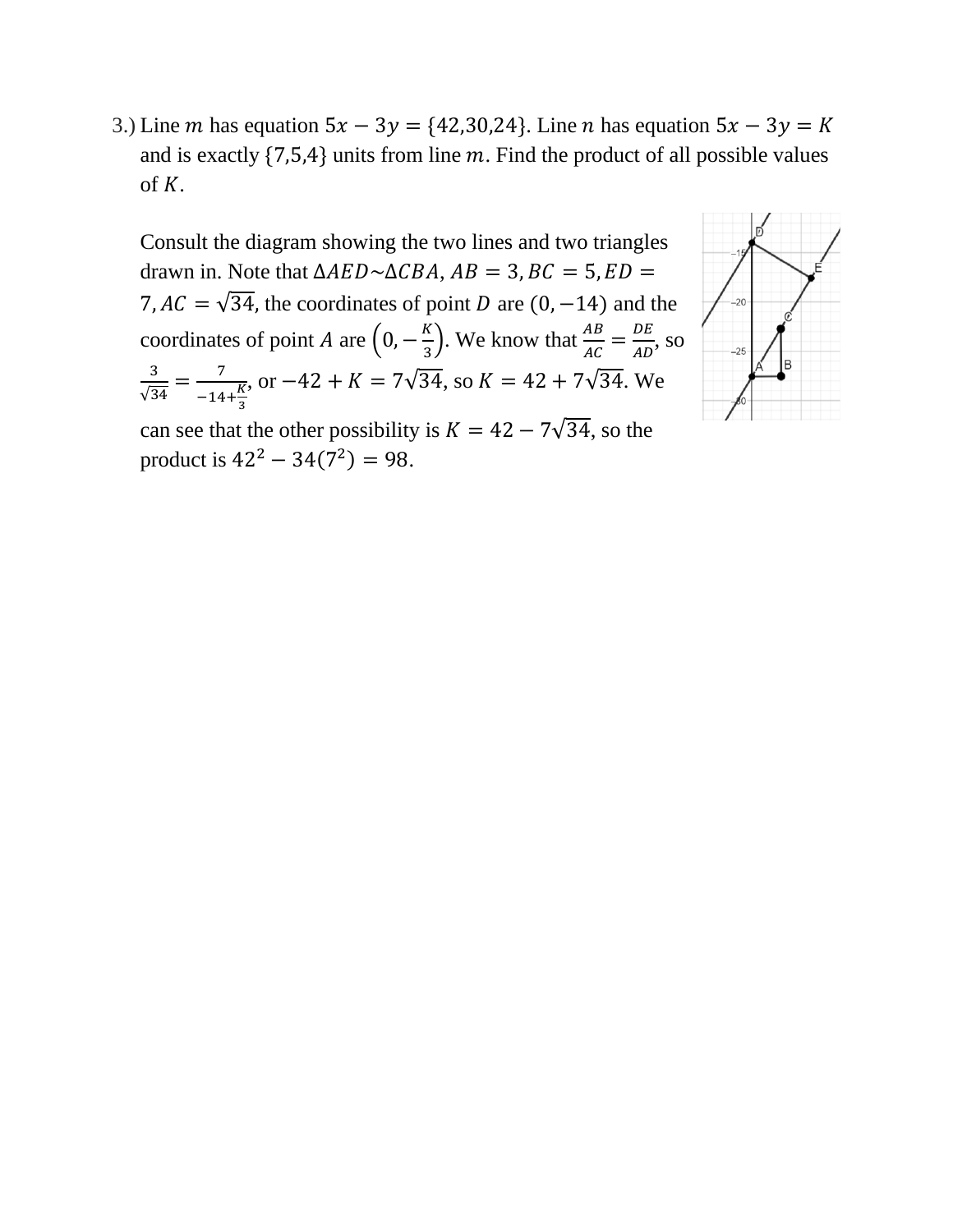Match 6 Round 2 Algebra 1: Literal Equations 1.) {55,40,61}

2.) {28,84,62}

3.) {18,16,17}

Note: Solutions are provided for Form A only. All forms have similar solution methods.

1.) If the equation  $4x - y + 3z = 2(Ax + By)$ , where A and B are constants, is solved for z, the result is  $z = \{2,4,6\}x + \{7,3,5\}y$ . Find the value of  $3A + 4B$ .

Isolating z gives  $\frac{1}{3}((2A-4)x+(2B+1)y)$  and setting the coefficients for x and y equal to 2 and 7 respectively gives  $A = 5$  and  $B = 10$ , so the desired quantity is  $3(5) + 4(10) = 55$ .

2.) If  $x = \{3,5,4\}y + \sqrt{4y^2 + \{7,5,11\}}$  then there exist constants a, b, and c such that  $x^2 + axy + by^2 = c$ . Find the value of  $a + 4b + 2c$ .

Setting  $x - 3y = \sqrt{4y^2 + 7}$  and squaring both sides gives  $x^2 - 6xy + 9y^2 = 0$  $4y^2 + 7$ , or  $x^2 - 6xy + 5y^2 = 7$ , so the desired quantity is  $(-6) + 4(5) +$  $2(7) = 28.$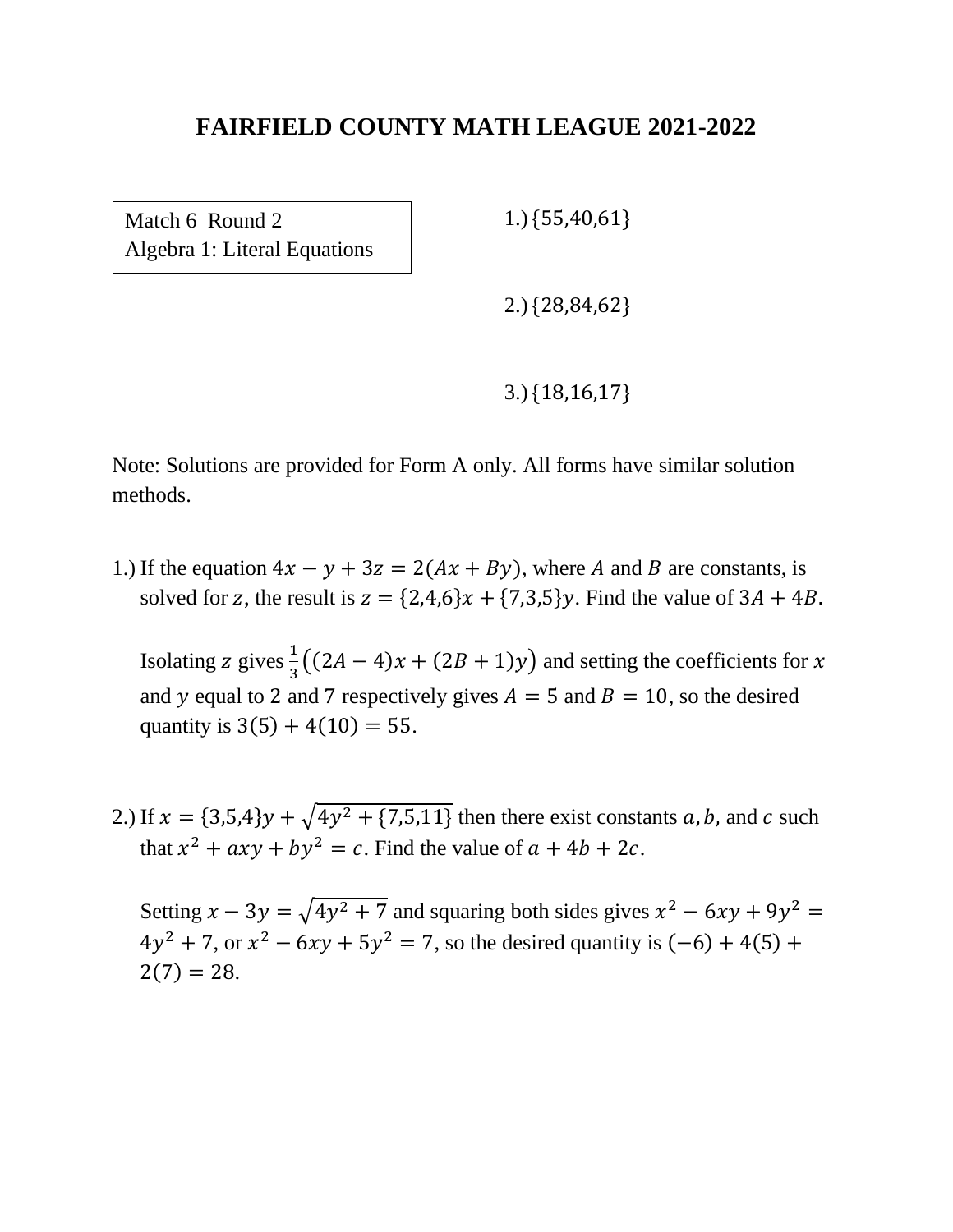3.) If the equation  $x^2(y + 3M) = 4x(x^2 + Nx + 2) - 2(y - 5)$ , where M and N are constants, is solved for y, the resulting equation can be written as  $y = ax +$ b for some constants a and b. Find the value of  $6M - 8N + {2a + 4b, 4a + }$  $2b$ ,  $3a + 3b$ .

Expanding all products and grouping all terms with  $y$  on one side and factoring gives  $y(x^2 + 2) = 4x^3 + (4N - 3M)x^2 + 8x + 10$ . Because  $y = ax + b$ , that means that the right side can be written as  $(ax + b)(x^2 + 2)$ . We can then infer that  $a = 4$  and  $b = 5$ , and expanding  $(4x + 5)(x^2 + 2)$  we get  $4x^3 + 5x^2 +$  $8x + 10$ . Since  $4N - 3M = 5$ , then  $6M - 8N = -10$ , so the desired quantity is  $-10 + 2(4) + 4(5) = 18$ .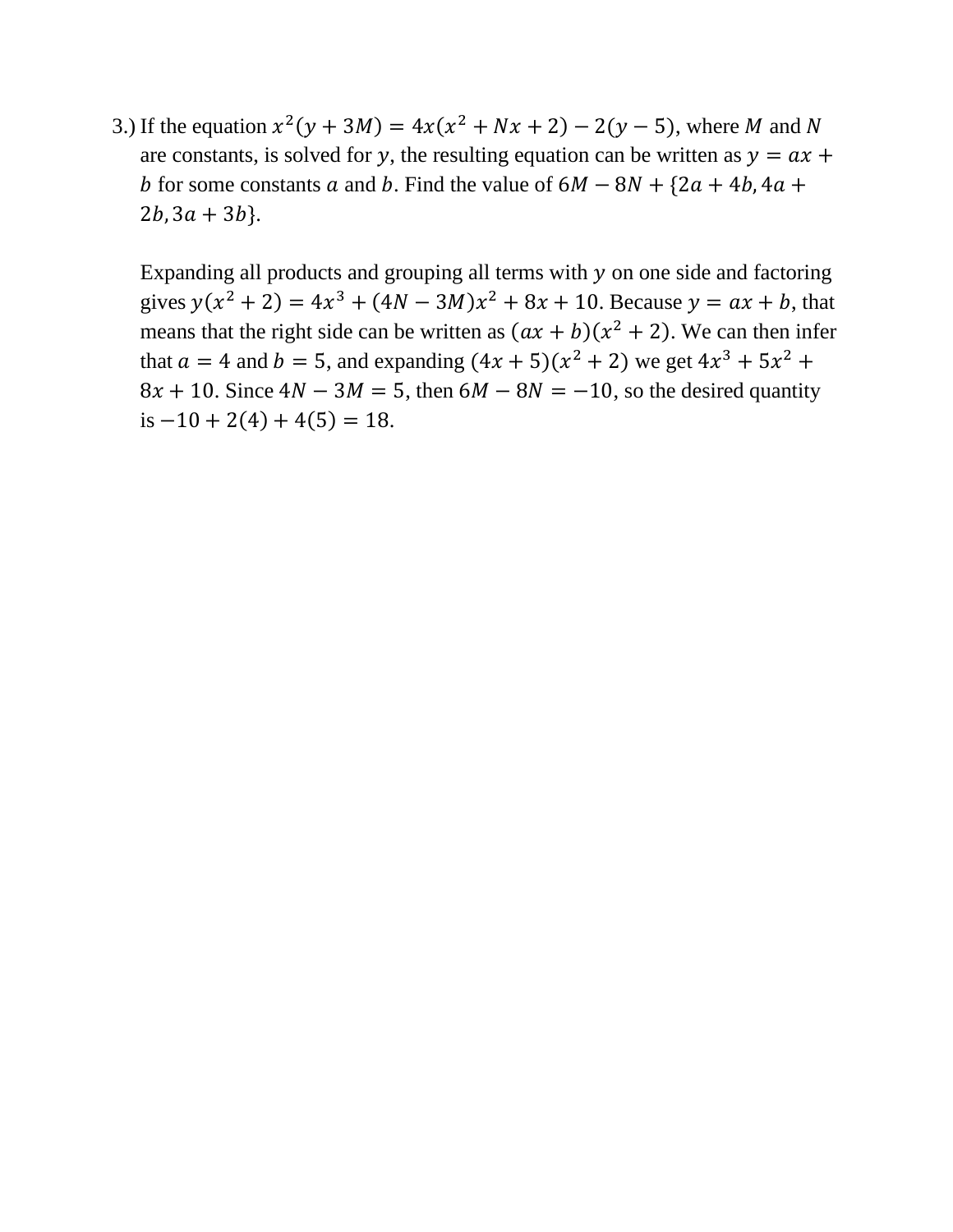Match 6 Round 3 Geometry: Solids and Volume 1.) {96,150,216}

2.) {43,13,28}

3.) {828,1938,258}

Note: Solutions are provided for Form A only. All forms have similar solution methods.

1.) Consider a right cylinder whose height is equal the diameter of its bases. If this cylinder has a volume of  $\{128\pi, 250\pi, 432\pi\}$ , then its surface area is  $k\pi$ . What is the value of  $k$ ?

Let  $r$  equal the radius of one base of the cylinder. This means the height is  $2r$ , and the volume is then  $\pi r^2(2r) = 2\pi r^3 = 128\pi$ , so  $r = 4$ . The surface area is then  $2\pi(4^2) + 2\pi(4)(2 * 4) = 96\pi$ , so  $k = 96$ .

2.) A cone is inscribed in a hemisphere and both share a circular base. If the surface area (including the base) of the cone is {15,5,10} square units, then the surface area of the hemisphere is  $a + b\sqrt{c}$  square units, where a, b, and c are integers and  $c$  has no perfect square factors larger than 1. Find the value of  $2a + 3b - c$ .

The surface area of a cone is  $\pi r^2 + \pi r l$ , where l is the slant height of the cone. Since the cone is inscribed in a hemisphere and shares its base, the height of the cone is equal to the radius of the base, so  $l = r\sqrt{2}$ . This makes the surface area  $\pi r^2(1+\sqrt{2})$ . The surface area of the hemisphere is  $3\pi r^2$ , so in this case it will be  $3\left(\frac{15}{11}\right)$  $\frac{15}{1+\sqrt{2}}$ , or 45( $\sqrt{2} - 1$ ), or  $-45 + 45\sqrt{2}$ , making the desired quantity  $2(-45) + 3(45) - 2 = 43.$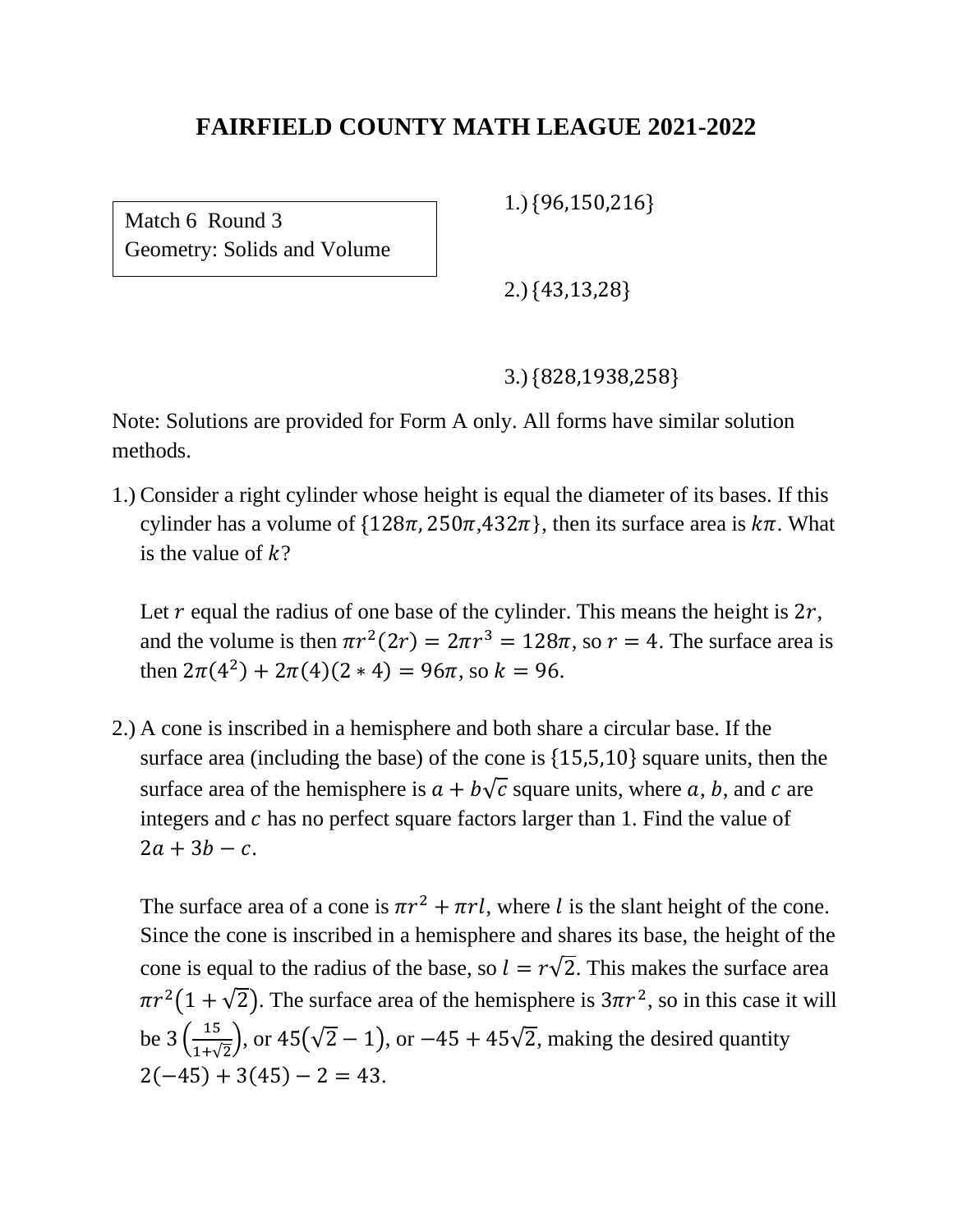3.) A cube is inscribed a hemisphere of radius {9,12,6} units such that the center of the base of the cube rests on the center of the base of the hemisphere. The volume inside the hemisphere but outside the cube can be written in the form of  $A\pi - B\sqrt{C}$  units, where A, B, and C are positive integers with C having no perfect square factors greater than 1. Find the value of  $A + 2B + 3C$ .

The distance from one of the top four vertices of the cube to the center of the bottom face of the cube will be equal to the radius of the hemisphere. If  $s$  is the length of one side of the cube, then  $r^2 = s^2 + \left(\frac{\sqrt{2}}{3}\right)^2$  $\frac{12}{2}$  S) 2  $=\frac{3}{2}$  $\frac{3}{2} s^2$ , so  $r = \frac{\sqrt{6}}{2}$  $\frac{1}{2}$  s and  $s = \frac{\sqrt{6}}{2}$  $\frac{\pi}{3}$  r. If  $r = 9$ , then  $s = 3\sqrt{6}$ , and the volume inside the hemisphere but outside the cube is  $\frac{2}{3}\pi(9^3) - (3\sqrt{6})^3$ , or  $486\pi - 162\sqrt{6}$ . Therefore, the desired quantity is  $486 + 2(162) + 3(6) = 828$ .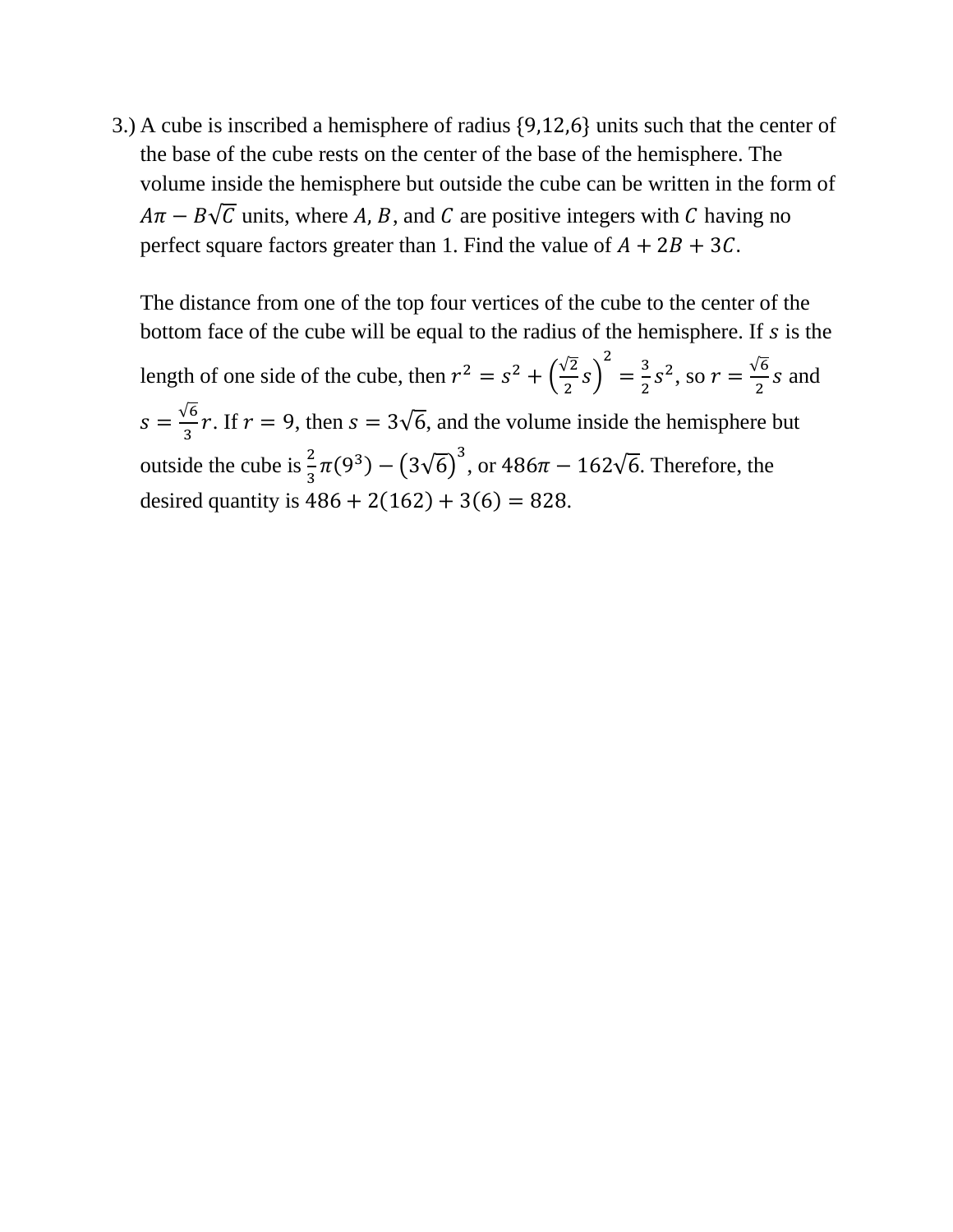Match 6 Round 4 Algebra 2: Radical expressions and equations

1.) {3,2,4}

2.) {6972,5852,4970}

### 3.) {812,870,930}

Note: Solutions are provided for Form A only. All forms have similar solution methods.

1.) What is the extraneous solution to  $\sqrt{x - \{2, 1, 3\}} + \{4, 3, 5\} = x$ ?

Subtracting 4 from both sides gives  $\sqrt{x-2} = x - 4$ , and squaring both sides produces  $x - 2 = x^2 - 8x + 16$ , which in standard form makes  $x^2 - 9x + 18$ . This factors and produces solutions of  $x = 6$  and  $x = 3$ , but since  $x = 3$  does not satisfy the original equation, it is extraneous and therefore the desired result.

2.) What is the largest value of  $n \leq \{7000,6000,5000\}$  such that the expression  $\sqrt{n + \sqrt{n + \cdots}}$  evaluates to an integer?

Setting  $x = \sqrt{n + \sqrt{n + \cdots}}$  and recognizing this is equivalent to  $x =$  $\sqrt{n+x}$  leads to the equation  $x^2 - x - n = 0$ . If this has integer solution for x, it would be factorable into  $(x - k)(x + k - 1) = 0$ , where  $k(k - 1) = n$ and the desired non-extraneous solution would be  $x = k$ . The largest number  $n < 7000$  that is the product of two consecutive integers is 6972 = (84)(83), so  $n = 6972$ .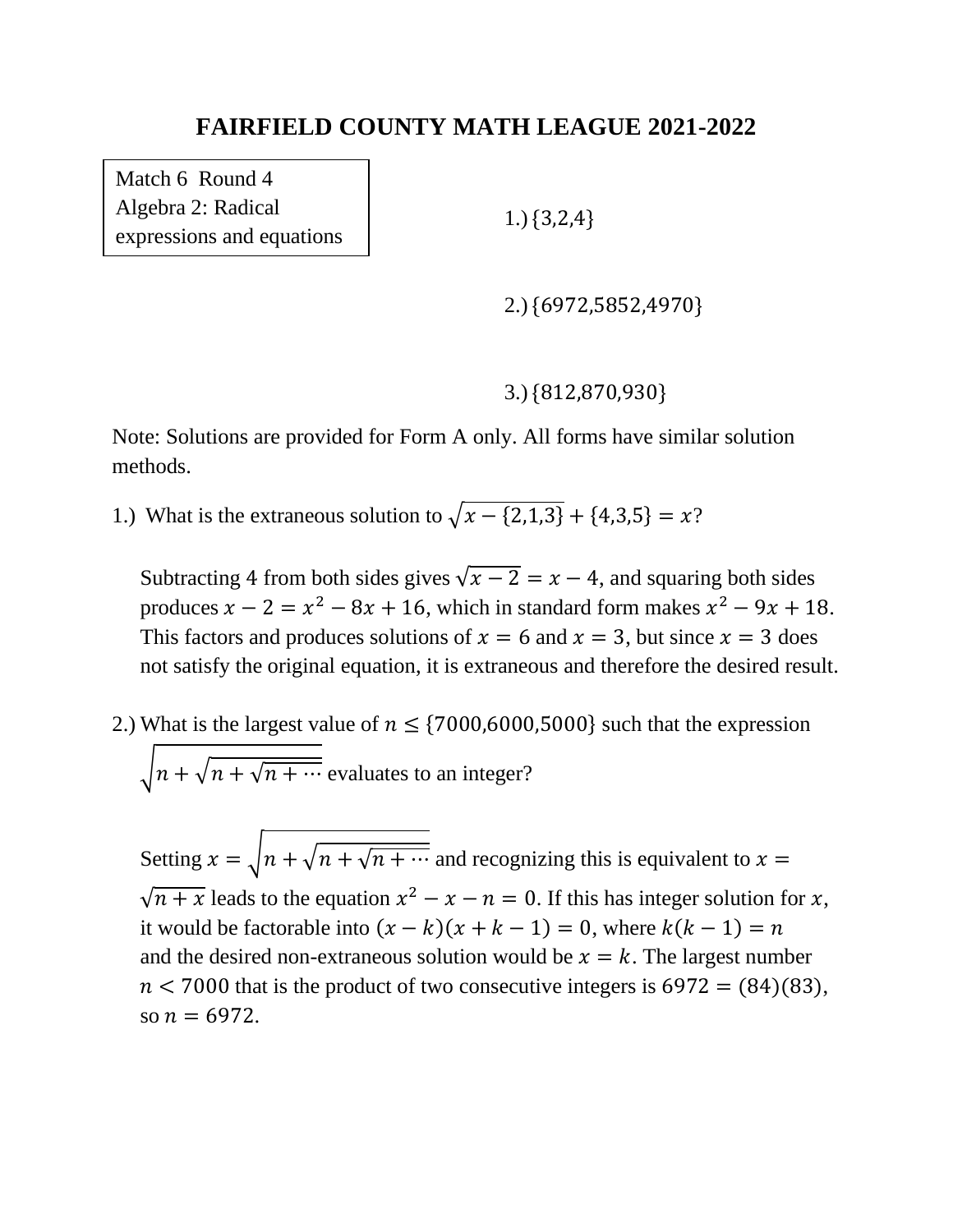3.) If  $a_0 = 0$  and  $a_n = a_{n-1} + 1 + \sqrt{4a_{n-1} + 1}$  for  $n > 0$ , what is the value of  ${a_{28}, a_{29}, a_{30}}?$ 

Using the recursive formula tells us that  $a_1 = 2$ ,  $a_2 = 6$ , and  $a_3 = 12$ . Note that  $a_1 = (2)(1)$ ,  $a_2 = (3)(2)$ , and  $a_3 = (4)(3)$ , or more generally  $a_n = (n +$ 1)(*n*). Therefore  $a_{28} = (29)(28) = 812$ .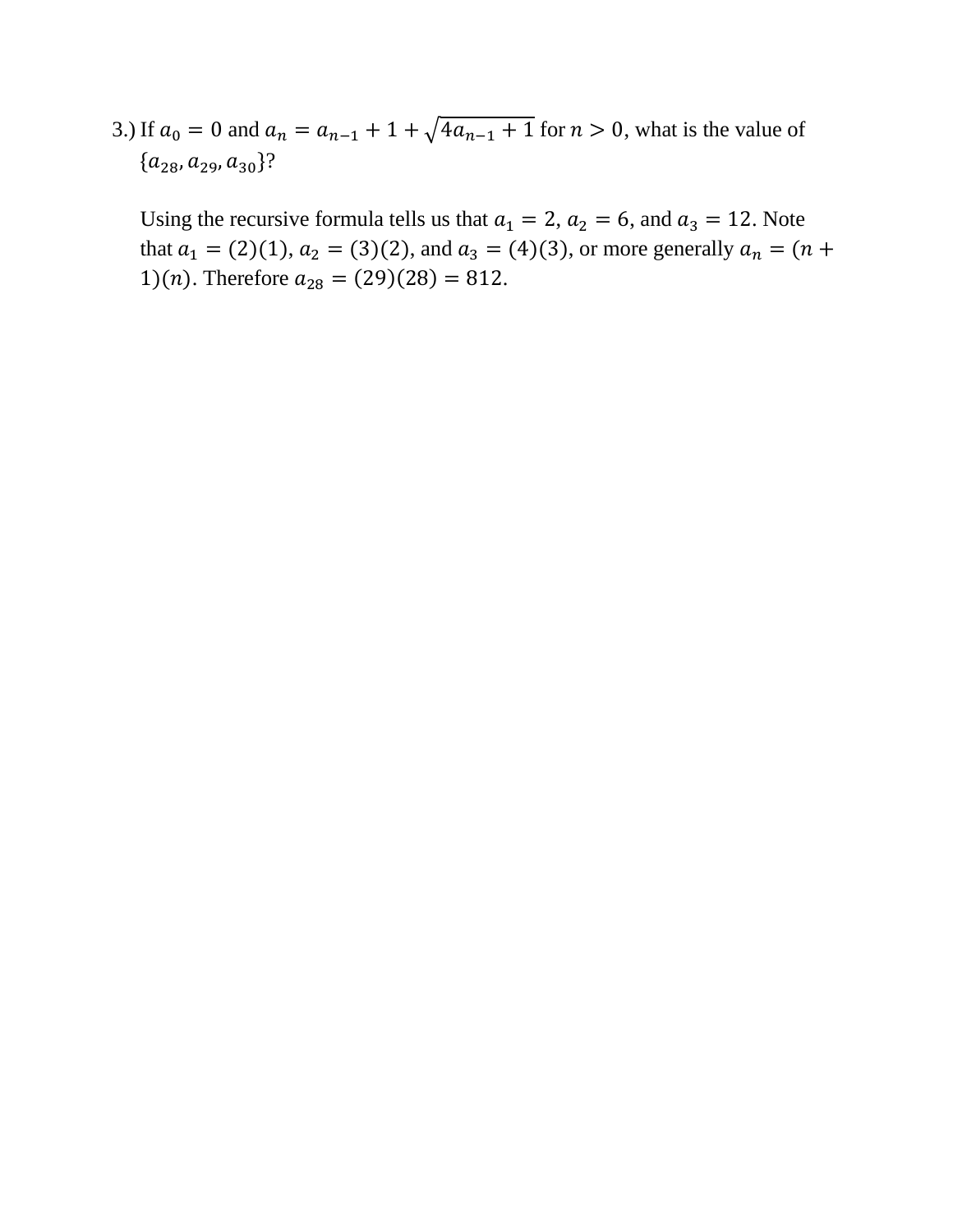Match 6 Round 5 Precalculus: Polynomials and Advanced Factoring

1.) {416,224,266}

2.) {660,390,273}

3.) {27,32,37}

Note: Solutions are provided for Form A only. All forms have similar solution methods.

1.) The function  $f(x) = x^2 + ax + 24$  for some constant a has one zero of  $x =$  $\{-2, -4, -3\}$ . What is  $f(a)$ ?

Since  $(-2)^2 - 2a + 24 = 0$ , we know that  $a = 14$ . This means  $f(14) =$  $(14)^{2} + 14(14) + 24 = 416.$ 

2.) A polynomial equation  $x^4 + ax^2 + bx = c$  where a, b, and c are integers has a solution set that includes  $x = \{4 + 2i, 1 + 5i, 2 + 3i\}$  and  $x = 3$ . What is the value of  $c$ ?

Because the there is no cubic term, we know that the roots of the polynomial equation must add to 0, and since all the coefficients are integers, it follows that one additional root must be  $4 - 2i$ . The sum of the three known roots is then  $4 + 2i + 4 - 2i + 3 = 11$ , so the remaining root must be  $x = -11$ . Since c will end up being the opposite of the product of the roots,  $c = -(-11)(3)(4 +$  $2i(4-2i) = -(-33)(20) = 660.$ 

3.) The polynomial  $x^4 + ax^3 + bx^2 + cx - 4$ , where a, b, and c are integer coefficients, factors into  $(x^2 + 4)(x^2 + (c - 3a)x + a - 2b)$ . Find the value of  ${2a - b + c, 3a - b + c, 4a - b + c}.$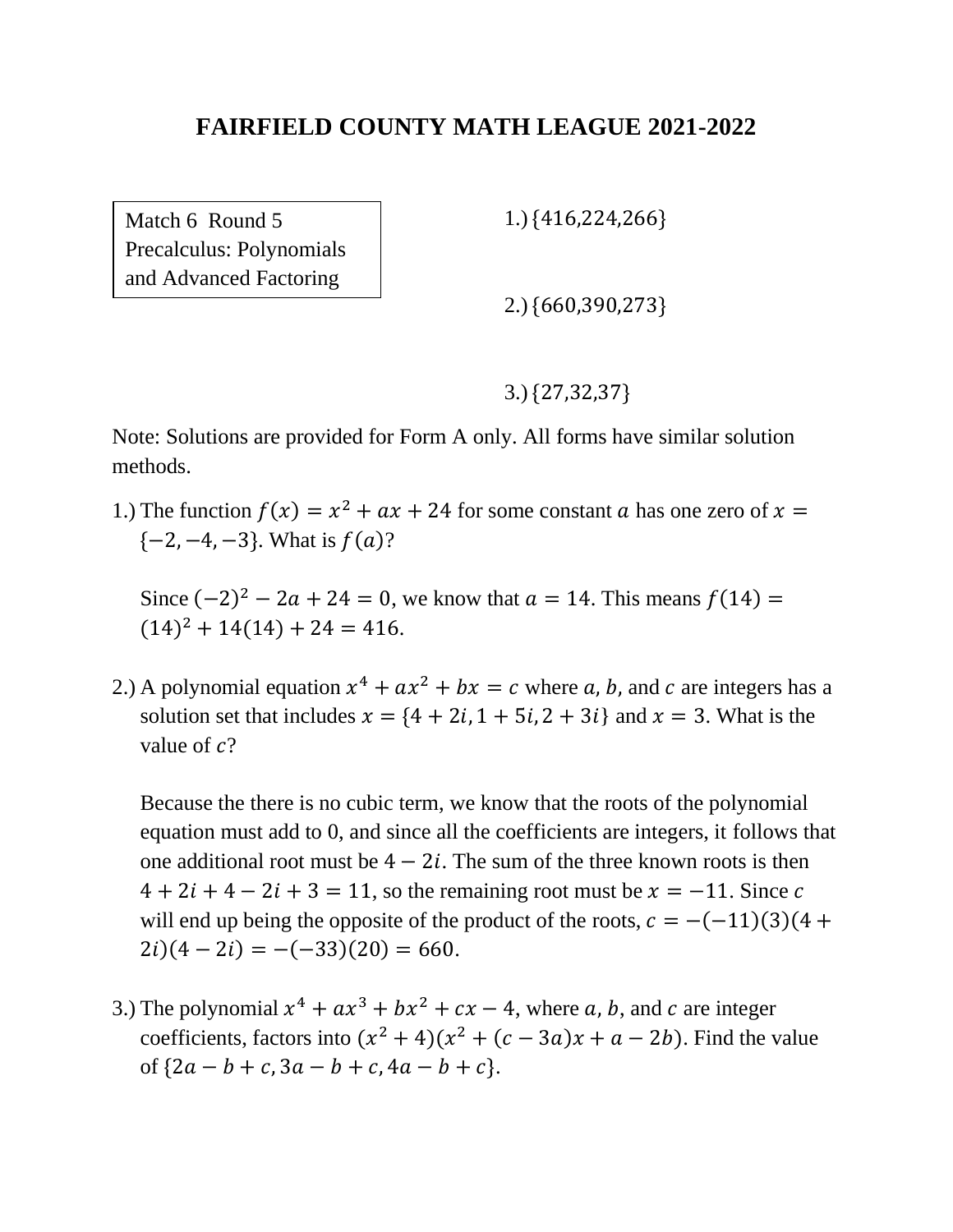Multiplying out the two factors gives  $x^4 + (c - 3a)x^3 + (a - 2b + 4)x^2 +$  $4(c - 3a)x + 4(a - 2b)$ . Comparing to the first form of the polynomial gives the equations  $c - 3a = a$ ,  $a - 2b + 4 = b$ ,  $4(c - 3a) = c$ , and  $4(a - 2b) =$  $-4$ . We know from the last of these that  $a - 2b = -1$ , and since  $a - 3b = -4$ , we know  $b = 3$  and subsequently  $a = 5$ . We also know that  $c = 4a$ , so  $c = 20$ . Therefore, the desired quantity is  $2(5) - 3 + 20 = 27$ .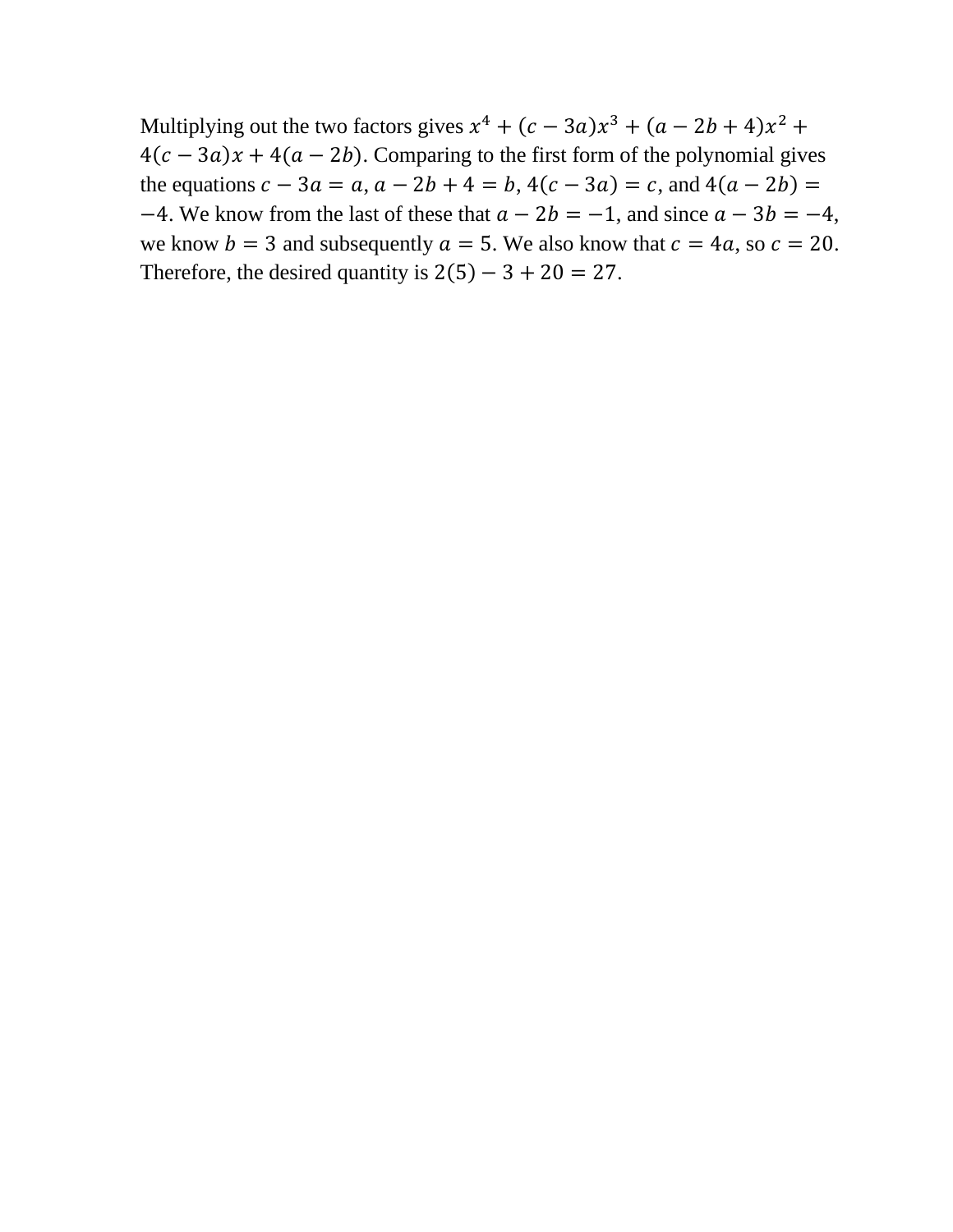Match 6 Round 6 Miscellaneous: Counting and Probability

1.) {8,12,15}

2.) {69,82,95}

3.) {36000,4320,576}

Note: Solutions are provided for Form A only. All forms have similar solution methods.

1.) A bin contains  $M$  marbles, 5 of which are red. The probability of selecting two red marbles randomly from the bin is  $\left\{\frac{5}{10}\right\}$  $\frac{5}{14}$ ,  $\frac{5}{33}$  $\frac{5}{33}, \frac{2}{21}$ . What is the value of *M*?

The probability of choosing 2 red marbles without replacement from the bin of originally *M* marbles can be written as  $\frac{5}{M} * \frac{4}{M-1}$  $\frac{4}{M-1}$ , and setting equal to  $\frac{5}{14}$  gives  $M(M - 1) = 56$ , which gives  $M = 8$ .

2.) A basketball player makes  $k\%$  of his free-throws. He practices by throwing N free-throws. If each free-throw is independent, the probability that he will make at least *n* of the shots is found by computing  $1 \binom{\{10,11,12\}}{2}$ 0  $({.}35, .45, .55)^0({.}65^{10}, .55^{11}, .45^{12})$  –  $\binom{\{10,11,12\}}{1}$ 1  $\left( \frac{1}{6} \cdot 35, .45, .55 \right)$ <sup>1</sup>{ $\left( .65^9, .55^{10}, .45^{11} \right)$ . Find the value of  $2n + 3N + 3N$  $k_{-}$ 

Since the binomial form shows choosing cases from 10 possible and the total of the exponents in each term is 10, there are 10 total free-throws. Making at least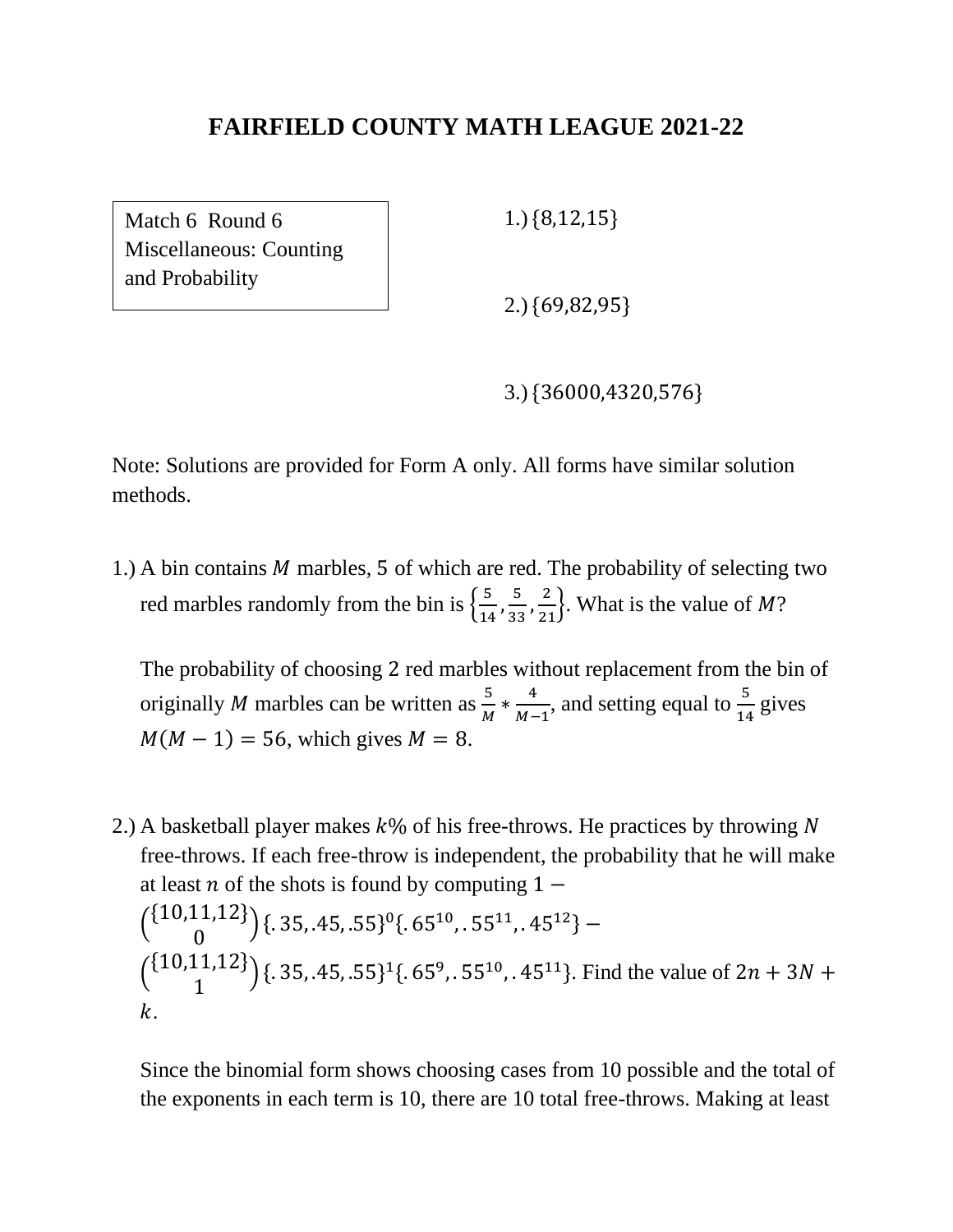*n* is the complement of making up to  $n - 1$ , so the computation subtracts off the case of making 0 or 1 free-throws. This tells us that  $n = 2$  and  $k = 35$ , so the desired quantity is  $2(2) + 3(10) + 35 = 69$ .

3.) A group of {8,7,6} students is standing in a row for a picture. The photographer does not want the three tallest students grouped together. Two of them *can* be next to each other as long as the third is not next to either one. How many ways can the students be arranged for the picture? (Assume left-to-right order matters.)

The easiest way to count suitable cases is to count the cases that fail (i.e. the three students are standing together) and subtracting from the total number of possible orders. We can assume the three students are grouped together as a "single student" which makes 6! arrangements, but to account for the 3! possible arrangements of the three students, we have a total of  $3!6! = 4320$ arrangements. Subtracting from the 8! total possible gives 36000 possible arrangements.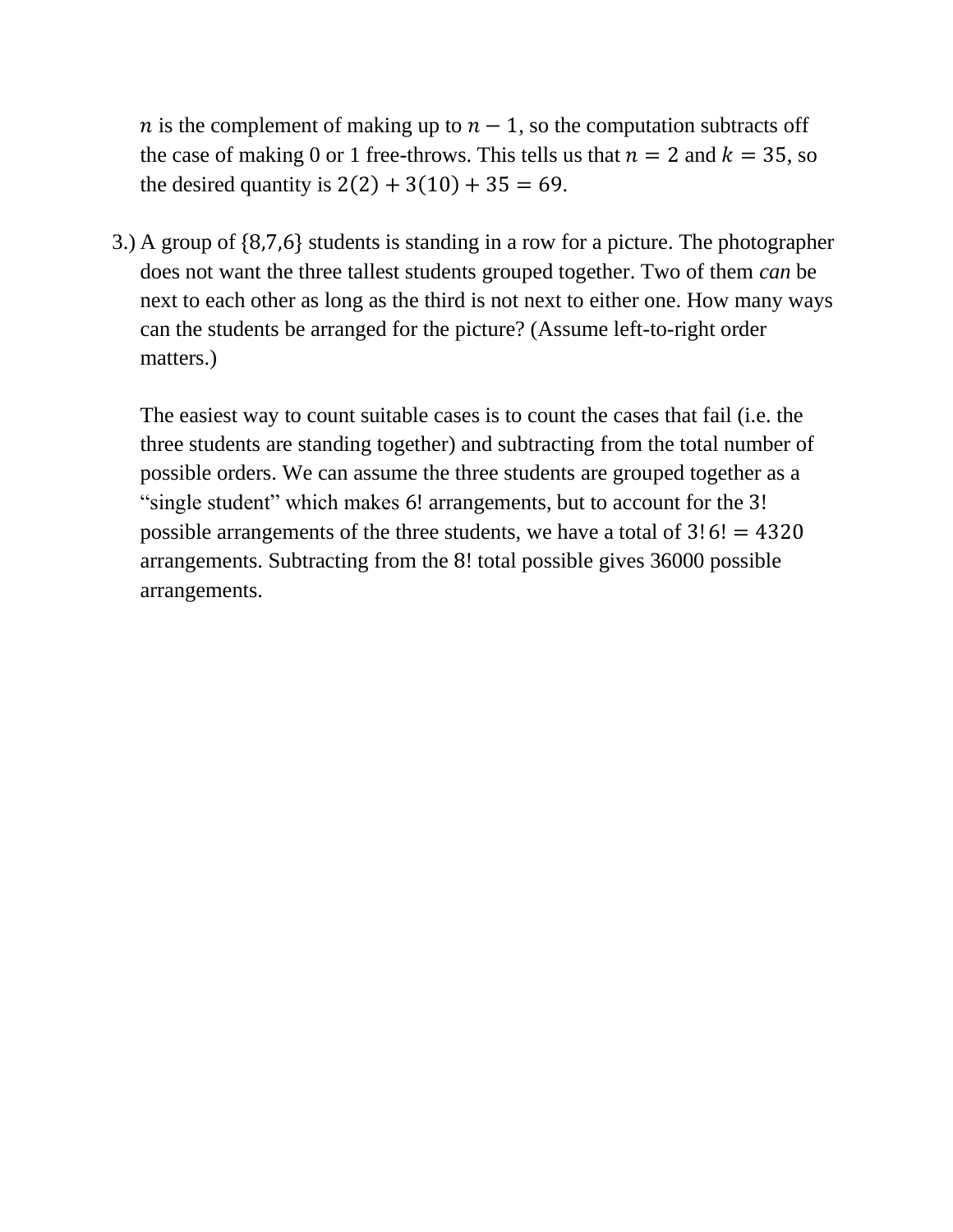Team Round

#### **FAIRFIELD COUNTY MATH LEAGUE 2021-2022 Match 6 Team Round**

| $1.$ ) 2022 | 4.) 94 |
|-------------|--------|
| 2.) 1234    | 5.) 82 |
| $3.)$ 79    | 6.) 65 |

1.) A convex 20-gon has the following properties: it has A acute angles each with a measure of  $B$  degrees,  $C$  obtuse angles each with a measure of  $D$  degrees, and no right angles. Angles with measures B and D are supplementary. If  $A, B, C$ , and D are positive integers, find the value of  $8A + 3B + 6C + 11D$ .

Since  $A = 20 - C$  and  $D = 180 - B$ , we have  $(20 - C)(B) + (C)(180 - C)$  $B$ ) = 3240. This means 20B + 180C – 2BC = 3240. Solving for B in terms of C gives  $B = \frac{3240 - 180C}{30 - 36C}$  $\frac{40-180C}{20-2C} = \frac{1620-90C}{10-C}$  $\frac{20-90C}{10-C}$ . Since 1 ≤ C ≤ 19 and 1 ≤ B ≤ 89, the only values that work are  $C = 19$ ,  $B = 10$ ,  $A = 1$ , and  $D = 170$ , so the desired quantity is  $8(1) + 3(10) + 6(19) + 11(170) = 2022$ .

2.) If  $z = 5x - \frac{2}{x}$  $\frac{2}{y}$  is a solution to the equation  $y^2(z - Ax)(z + Ax) + Bxy = C$  for positive constants A, B, and C, find the value of  $40A^2 + 11B + \frac{7}{2}$  $rac{7}{2}C$ .

Expanding and solving for  $z^2$  in the larger equation gives  $z^2 = \frac{c}{y^2} - \frac{Bx}{y}$  $\frac{3x}{y}$  +  $A^2 x^2 = \frac{C - Bxy + A^2 x^2 y^2}{x^2}$  $\frac{x^2 + A^2 x^2 y^2}{y^2}$ . Squaring the first equation gives  $z^2 = \frac{4 - 20xy + 25x^2 y^2}{y^2}$  $\frac{y+25x}{y^2}$ , so  $A^{2} = 25$ ,  $B = 20$ , and  $C = 4$ , making the desired quantity  $40(25) + 11(20) +$ 7  $\frac{1}{2}(4) = 1234.$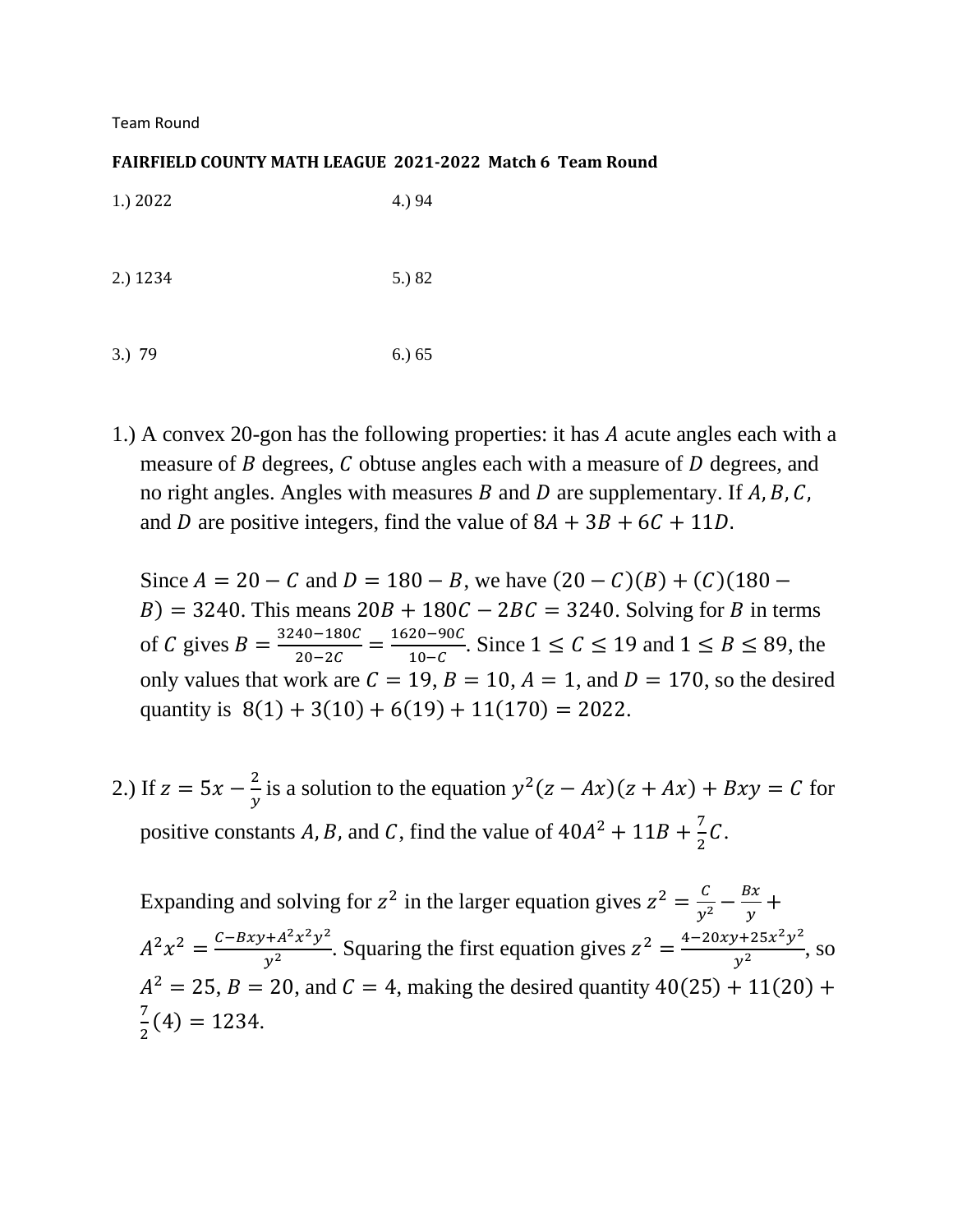3.) A cylinder with a height of 10 inches and a base radius of 12 inches is sliced by a plane along the furthest distance from its top base to its bottom. (Note: the plane is diagonal such that the plane intersects each base at a single point, dividing the original cylinder into two congruent solids.) The ratio of the surface area of one of the two resulting congruent solids to that of the original cylinder can be written in simplest form as  $\frac{a}{b}$  where a and b are positive integers with no common factors greater than 1. Find  $a + b$ . (Note: the area of an ellipse is  $\pi r_1 r_2$  where  $r_1$  and  $r_2$  are the lengths of the semi-major and semi-minor axes.)

The surface area of the resulting solid contains one of the original bases, exactly half of the original cylinder's lateral surface area, and a new surface which takes the shape of an ellipse with a minor radius of 12 (the radius of the base) and a major radius equaling half the maximum length from the top of the new surface to the base. This length is  $\frac{1}{2}\sqrt{10^2 + 24^2} = 13$ . Therefore, the surface area of the new solid is  $\pi 12^2 + \pi (10)(12) + \pi (12)(13) = 420\pi$ , and since the surface area of the original cylinder was  $528\pi$ , making the ratio in simplest form  $\frac{35}{44}$ . Therefore, the desired quantity is  $35 + 44 = 79$ .

4.) Find the sum of all values of x such that there exists an ordered pair  $(x, y)$ where x and y are positive integers and  $\sqrt{x + y} + \sqrt{x - y} = 8$ .

Subtracting  $\sqrt{x-y}$  and squaring both sides yields  $x + y = 64 + x - y 16\sqrt{x-y}$ . Isolating the radical produces  $\sqrt{x-y} = 4 - \frac{1}{8}$  $\frac{1}{8}y$ , and squaring again makes  $x - y = 16 - y + \frac{1}{6}$  $\frac{1}{64}y^2$ , or  $x = 16 + \frac{1}{64}$  $\frac{1}{64}y^2$ . Since both x and y must be positive integers, it follows that only multiples of 8 will be suitable as values for y. This gives ordered pairs of  $(17,8)$ ,  $(20,16)$ ,  $(25,24)$ , and  $(32,32)$  (we can see that increasing  $\nu$  further makes both numbers too large to work in the original equation and therefore makes extraneous solutions). Therefore, the desired value is  $17 + 20 + 25 + 32 = 94$ .